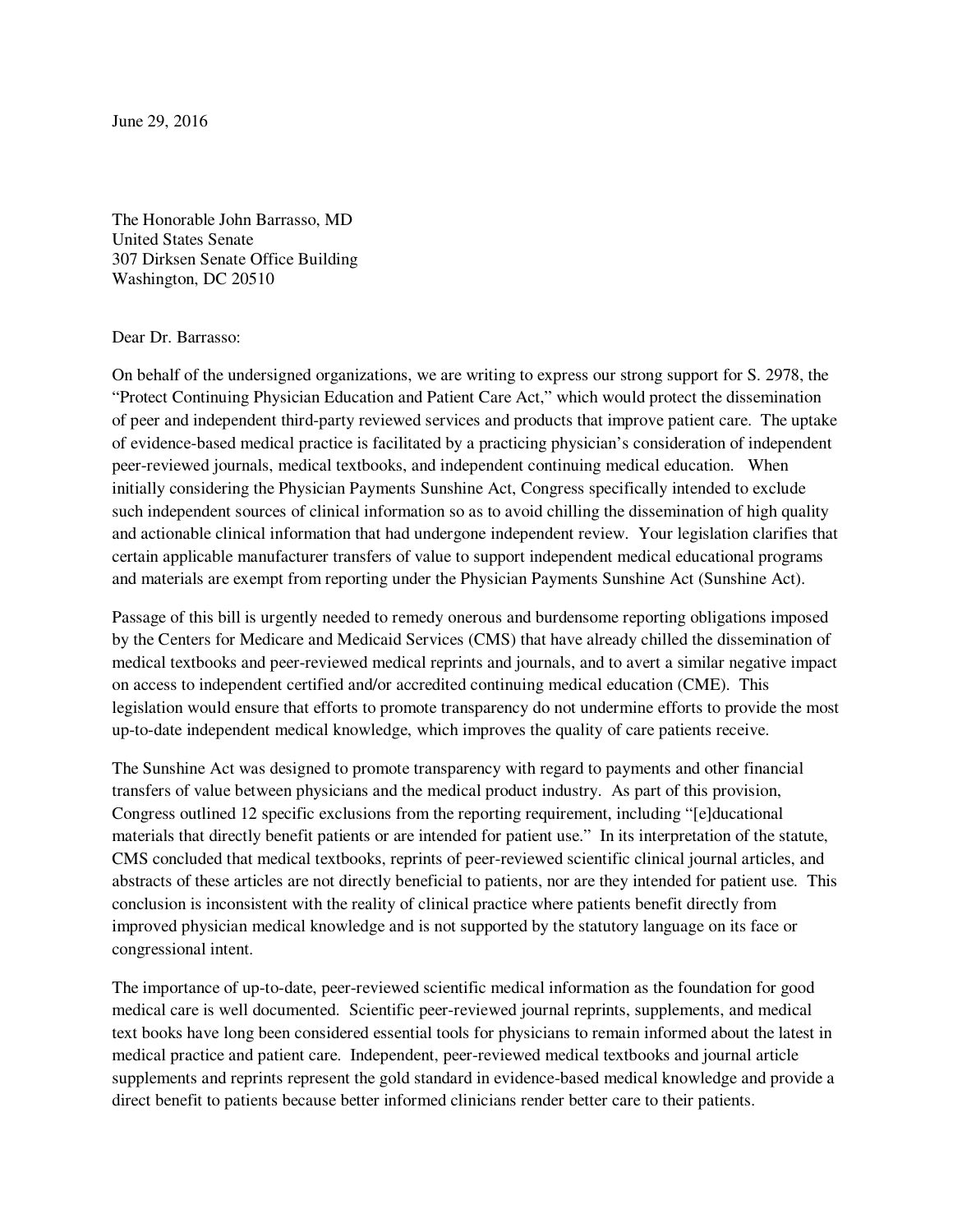The Honorable John Barrasso June 29, 2016 Page 2

The Food and Drug Administration's (FDA) 2009 industry guidance, titled "Good Reprint Practices for the Distribution of Medical Journal Articles and Medical or Scientific Reference Publications on Unapproved New Uses of Approved Drugs and Approved or Cleared Medical Devices," underscores the importance of this scientific peer-reviewed information. The FDA noted the "important public health and policy justification supporting dissemination of truthful and non-misleading medical journal articles and medical or scientific reference publications." This bill clarifies that the Sunshine Act was designed to support the dissemination of this type of independent educational material.

We also support language in the bill clarifying that CME that meets the standard for independence must be exempt from Sunshine Act reporting. This has become necessary due to contradictory guidance from CMS that required several revisions to subregulatory guidance. Adding to the concern, a recent New England Journal of Medicine article, which was co-authored by current and former CMS staff, says that "payments related to all accredited CME activities must be reported beginning in 2017." This statement only adds to the confusion surrounding the status of independent CME as it relates to Open Payments reporting.

We strongly support passage of the bill and commend your ongoing leadership on this issue. The Institute of Medicine and other major stakeholders have repeatedly expressed concern with the length of time required for clinically validated discovery to become part of regular clinical practice. The Sunshine Act was not passed to limit or construct additional barriers to the dissemination of new medical knowledge that improves patient health outcomes. This bill is needed to ensure patients benefit from the most up- to-date and relevant medical knowledge.

Sincerely,

American Medical Association Advocacy Council of the American College of Allergy, Asthma and Immunology Aerospace Medical Association AMDA – The Society for Post-Acute and Long-Term Care Medicine American Academy of Dermatology Association American Academy of Facial Plastic and Reconstructive Surgery American Academy of Family Physicians American Academy of Home Care Medicine American Academy of Hospice and Palliative Medicine American Academy of Neurology American Academy of Ophthalmology American Academy of Otolaryngology—Head and Neck Surgery American Academy of Pain Medicine American Academy of Physical Medicine and Rehabilitation American Association of Child & Adolescent Psychiatry American Association of Clinical Endocrinologists American Association of Clinical Urologists American Association of Hip and Knee Surgeons American Association of Neurological Surgeons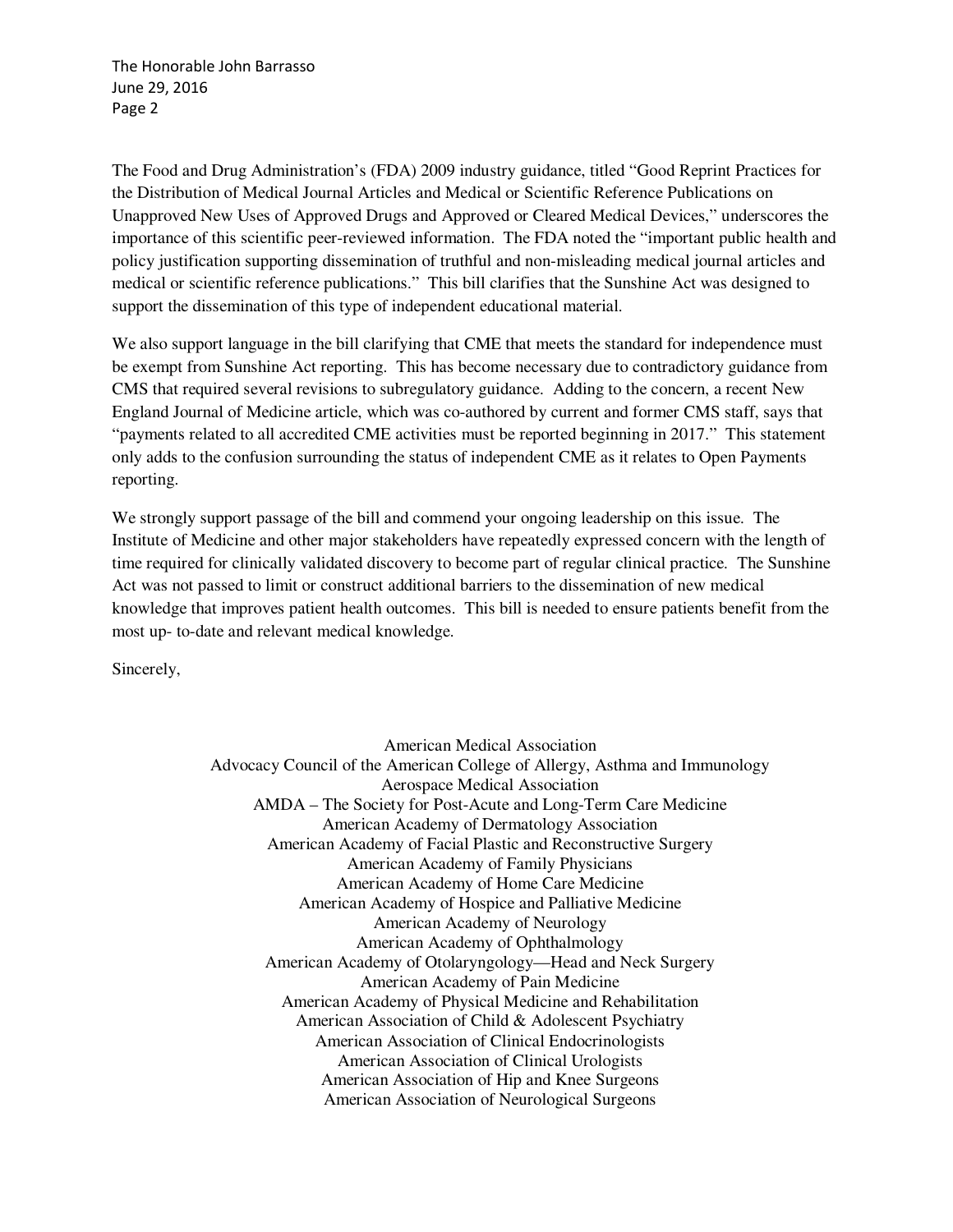The Honorable John Barrasso June 29, 2016 Page 3

> American Association of Neuromuscular & Electrodiagnostic Medicine American Association of Orthopaedic Surgeons American Clinical Neurophysiology Society American College of Cardiology American College of Emergency Physicians American College of Osteopathic Family Physicians American College of Osteopathic Internists American College of Osteopathic Surgeons American College of Phlebology American College of Preventive Medicine American College of Radiology American College of Rheumatology American College of Surgeons American Gastroenterological Association American Geriatrics Society American Osteopathic Association American Society for Clinical Pathology American Society for Dermatologic Surgery Association American Society for Gastrointestinal Endoscopy American Society for Radiation Oncology American Society for Surgery of the Hand American Society of Addiction Medicine American Society of Anesthesiologists American Society of Cataract and Refractive American Society of Echocardiography American Society of Hematology American Society of Plastic Surgeons American Society of Retina Specialists American Society of Transplant Surgeons American Urological Association Congress of Neurological Surgeons Endocrine Society International Society for the Advancement of Spine Surgery National Association of Medical Examiners Obesity Medicine Association Renal Physicians Association Society for Cardiovascular Angiography and Interventions Society for Vascular Surgery The Society of Thoracic Surgeons

> > Medical Association of the State of Alabama Alaska State Medical Association Arizona Medical Association Arkansas Medical Society California Medical Association Colorado Medical Society Connecticut State Medical Society Medical Society of Delaware